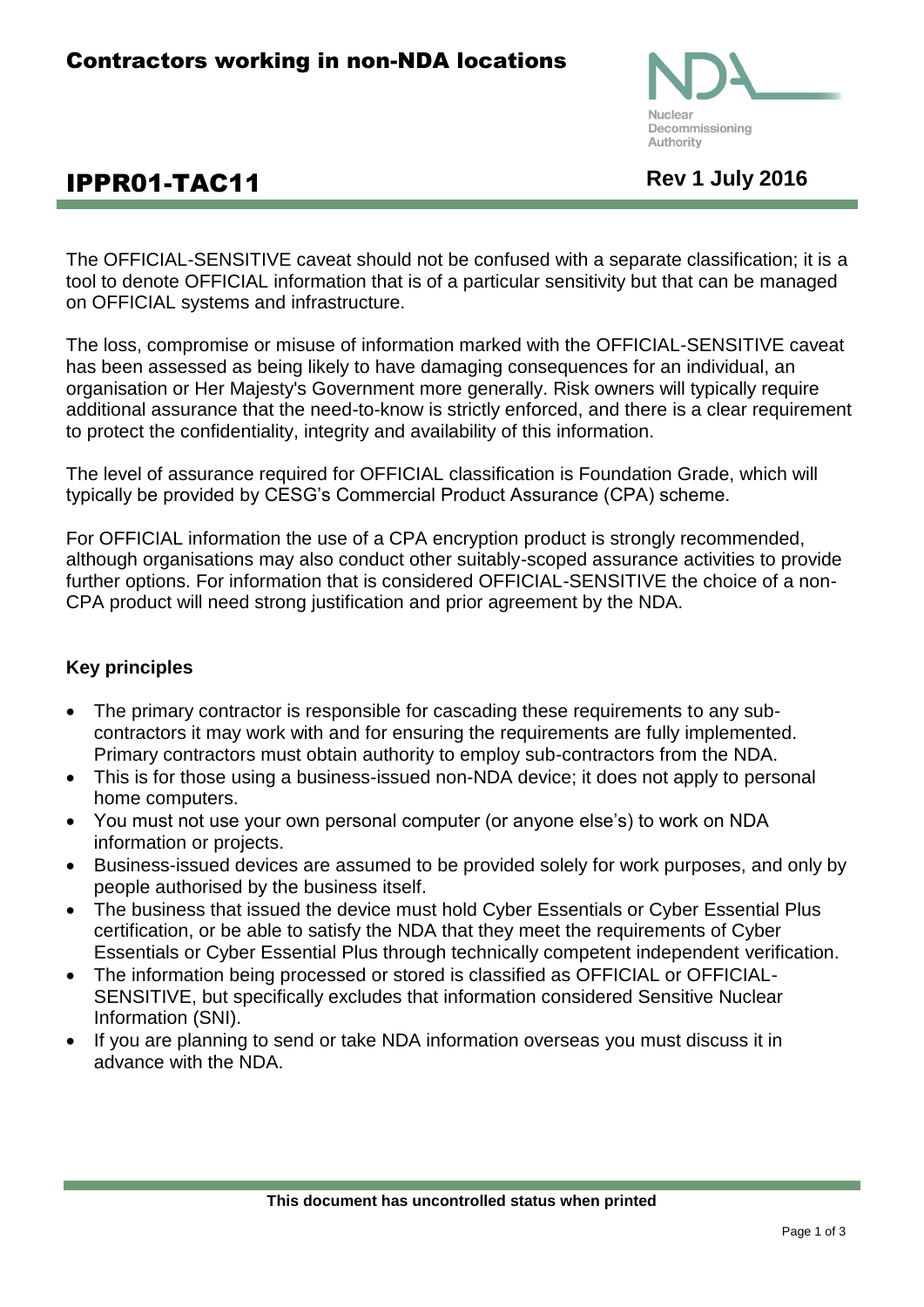

# **IPPR01-TAC11** Rev 1 July 2016

### **Additional technical requirements for non-NDA issued equipment**

- Strong passwords must be used to protect NDA information from unauthorised access.
- Whole-disk encryption must be installed and operational on laptops and desktop computers.
- Removable storage media (including, but not limited to, CD-ROMs, external hard-drives and USB memory keys) must be fully encrypted when used for NDA information.
- Your computer must not be left unattended in a public area at any time. Your computer should be screen-locked whenever you move away from it, and completely powered-down when left unaccompanied for longer periods of time.
- Users must have individual login accounts, which must not be shared.
- Users should adhere to "least privilege" accounts where possible.
- Elevated privilege user accounts (e.g. local admin) should not be used for general business activities.
- A current and up to date anti-virus solution must be installed.
- When a remote access, or virtual private network (VPN), solution is used it must be based on two-factor authentication (e.g. an RSA key fob and password, for example).
- When there remains no further legitimate requirement to retain NDA information it must be deleted.
- When a computer is ultimately disposed of, the hard-drive must be sanitised (securely deleted) to clear any remaining NDA data in accordance with HMG Information Assurance Standard (IS5).
- Only those authorised and cleared to work on the NDA's information must have access to the computer.
- The business must employ appropriate network segmentation and segregation to ensure the need-to-know principle is adhered to; only those who are authorised and with a genuine requirement should have access to the NDA's information.

#### **General requirements**

- Unnecessary volumes of paper-based NDA information must not be stored or retained.
- Paperwork related to NDA information must be disposed of in accordance with the relevant HMG Information Assurance Standard (IS5), or stored securely until you can bring it into an NDA office for secure destruction.
- Do not connect unauthorised or unknown devices to your laptop or desktop computer.
- Untrusted removable media must not be used in your computer, this is particularly important when receiving CD-ROMs or USB memory keys from unknown/untrusted sources. Unknown removable media can contain viruses and malware.
- Computers used for processing and storing NDA information must not be left unattended in a vehicle at any time.
- Reasonable efforts should be made to protect your computer when not in use through the use of locked furniture and/or Kensington locks.
- No passwords or VPN tokens (e.g. RSA key fobs) to be stored with the computer.